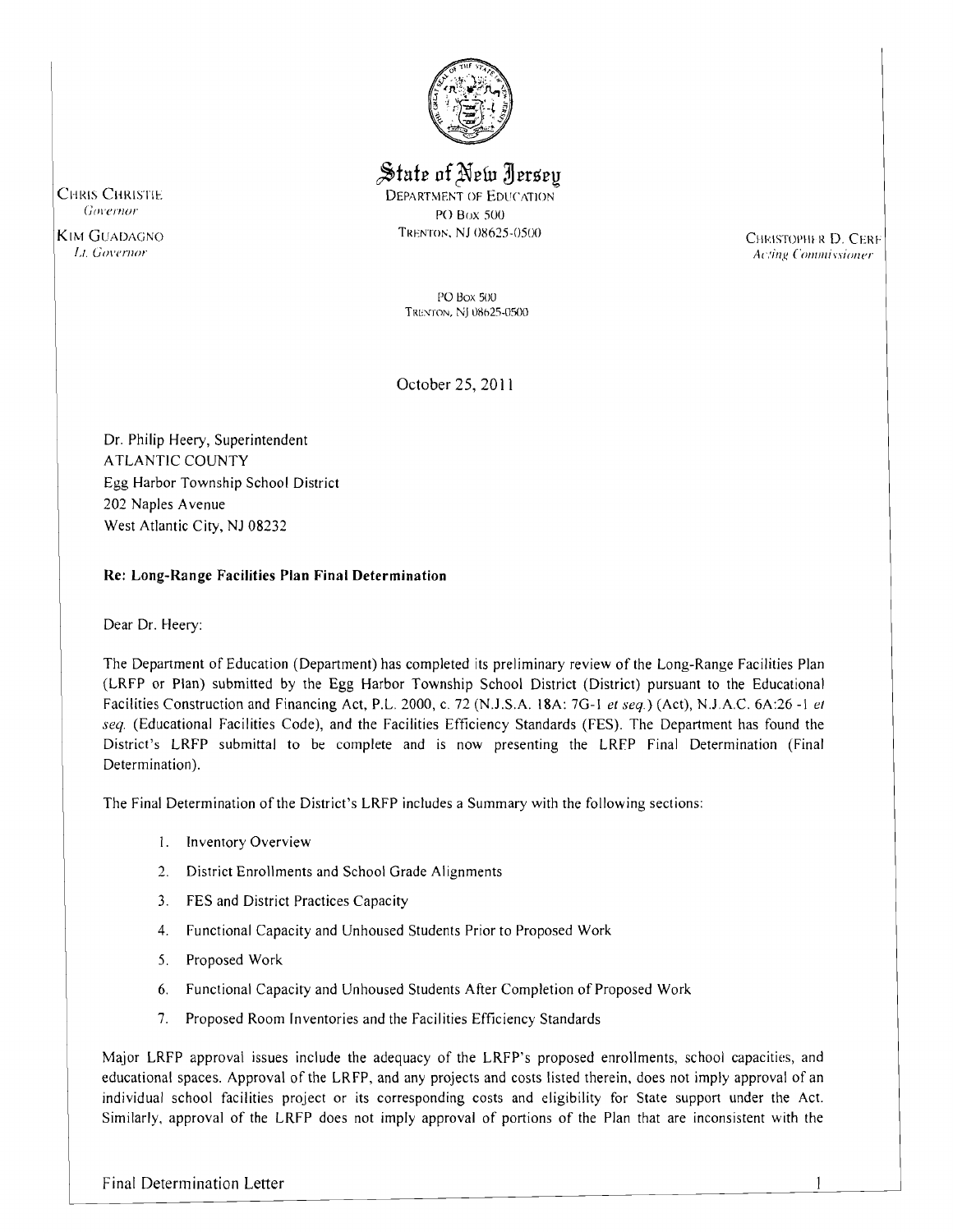Department's FES and proposed building demolition or replacement. Determination of preliminary eligible costs and final eligible costs will be made at the time of the approval of a particular school facilities project pursuant to N.J.S,A. 18A:7G-5. The District must submit a feasibility study as part of the school facilities project approval process, pursuant to N.J .S.A. l8A:7G-7b, to support proposed building demolition or replacement. The feasibility study should demonstrate that a building might pose a risk to the safety of the occupants after rehabilitation or that rehabilitation is not cost-effective.

Following the approval of the LRFP, the District may submit an amendment to the approved LRFP for Department review. Unless and until an amendment to the LRFP is submitted to and approved by the Commissioner of the Department pursuant to N.J .S.A. 18A:7G-4(c), the approved LRFP shall remain in effect. The District may proceed with the implementation of school facilities projects that are consistent with the approved LRFP whether or not the school facilities project contains square footage that may be ineligible for State support.

We trust that this document will adequately explain the Final Determination and allow the District to move forward with the initiation of projects within its LRFP. Please contact Richard Altringer at the Office of School Facilities at (609) 943-5678 with any questions or concerns that you may have.

Sincerely,

Bernard E. P. In

Bernard E. Piaia, Jr., Director Office of School Facilities

Enclosure

c: Christopher D. Cerf, Acting Commissioner Thomas Dowd, Atlantic County, Executive County Superintendent Frank LoDolce, Regional Director, Office of School Facilities Richard Altringer, County Manager, Office of School Facilities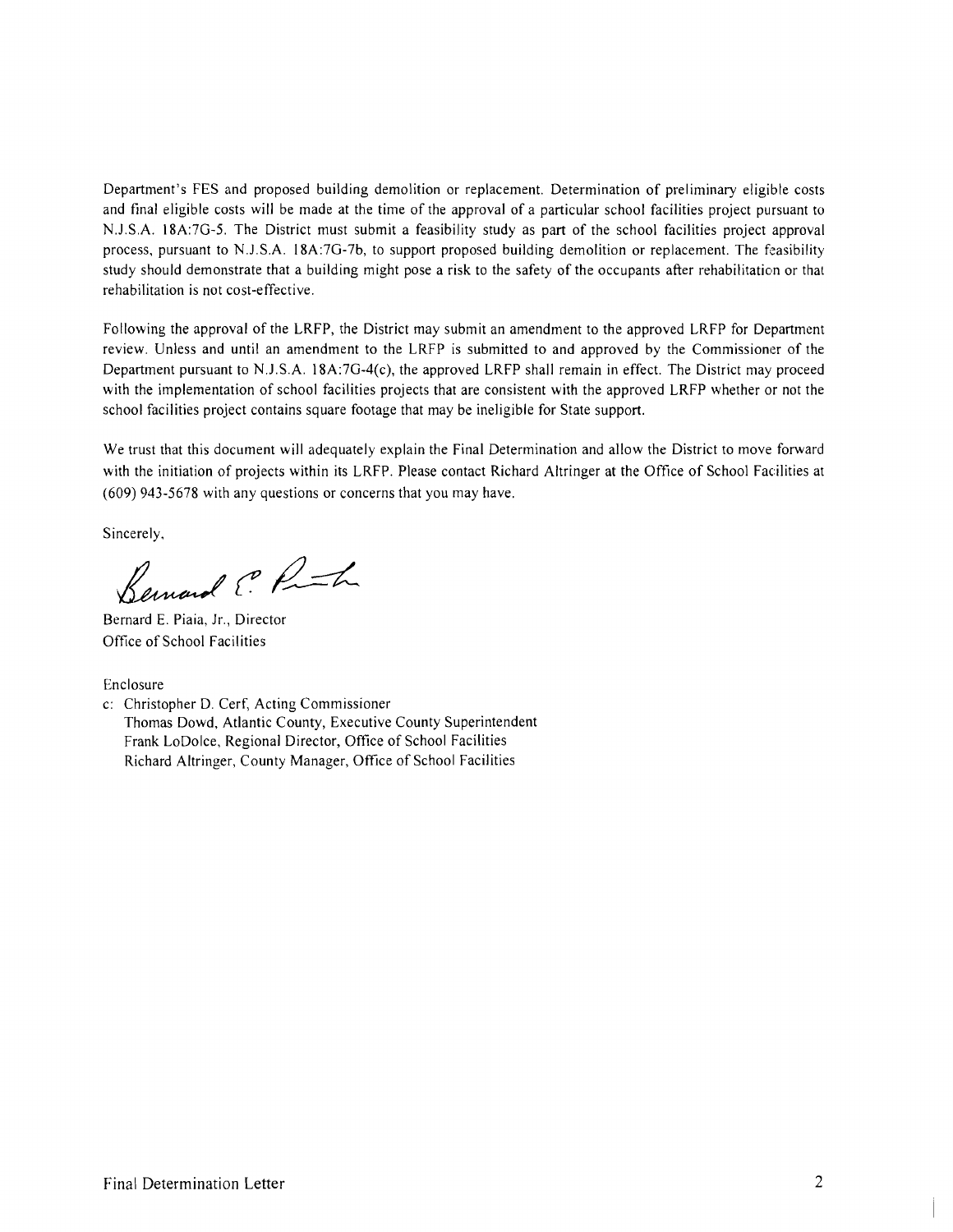## LONG-RANGE FACILITIES PLAN

# **Final Determination Summary**

Egg Harbor Township School District

The Department of Education (Department) has completed its review of the Long-Range Facilities Plan (LRFP or Plan) submitted by the Egg Harbor Township School District (District) pursuant to the Educational Facilities Construction and Financing Act, P.L. 2000, *c.72* (N.J.S.A. 18A:7G-1 *et seq.*) (Act), N.J.A.C. 6A:26-1 et seq. (Educational Facilities Code), and the Facilities Efficiency Standards (FES).

This is the Department's Final Determination Summary (Summary) of the LRFP. The Summary is based on the standards set forth in the Act, the Educational Facilities Code, the FES, District entered data in the LRFP and Project Application and Tracking System (LRFP website), and District supplied supporting documentation. The Summary consists of seven sections. The referenced reports in *italic* text are standard LRFP reports available on the Department's LRFP website.

### 1. Inventory Overview

The District provides services for students in grades PK-12. The predominant existing school grade configuration is K-2, 3-4, 5-6, 7-8, 9-12. The predominant proposed school grade configuration is K-5. 6-8,9 12. The District is classified as an "Over 55" district for funding purposes.

The District identified existing and proposed schools, sites, buildings, playgrounds, playfields, and parking lots in its LRFP. The total number of existing and proposed district-owned or leased schools, sites, and build ings are listed in Table 1. A detailed description of each asset can be found in the LRFP website report titled *"Site Asset Inventory Report. "* 

|                                                      | <b>Existing</b> | Proposed |
|------------------------------------------------------|-----------------|----------|
| Sites:                                               |                 |          |
| Total Number of Sites                                |                 |          |
| Number of Sites with no Buildings                    |                 |          |
| Number of Sites with no Instructional Buildings      |                 |          |
| <b>Schools and Buildings:</b>                        |                 |          |
| <b>Total Number of Schools</b>                       | 10              | ר ו      |
| Total Number of Instructional Buildings              | 10              | 7        |
| Total Number of Administrative and Utility Buildings |                 |          |
| Total Number of Athletic Facilities                  |                 |          |
| Total Number of Parking Facilities                   |                 |          |
| Total Number of Temporary Facilities                 |                 |          |

#### Table I: Inventory Summary

As directed by the Department, incomplete school facilities projects that have project approval from the Department are represented as "existing" in the Plan. District schools with incomplete approved projects that include new construction or the reconfiguration of existing program space are as follows: n/a.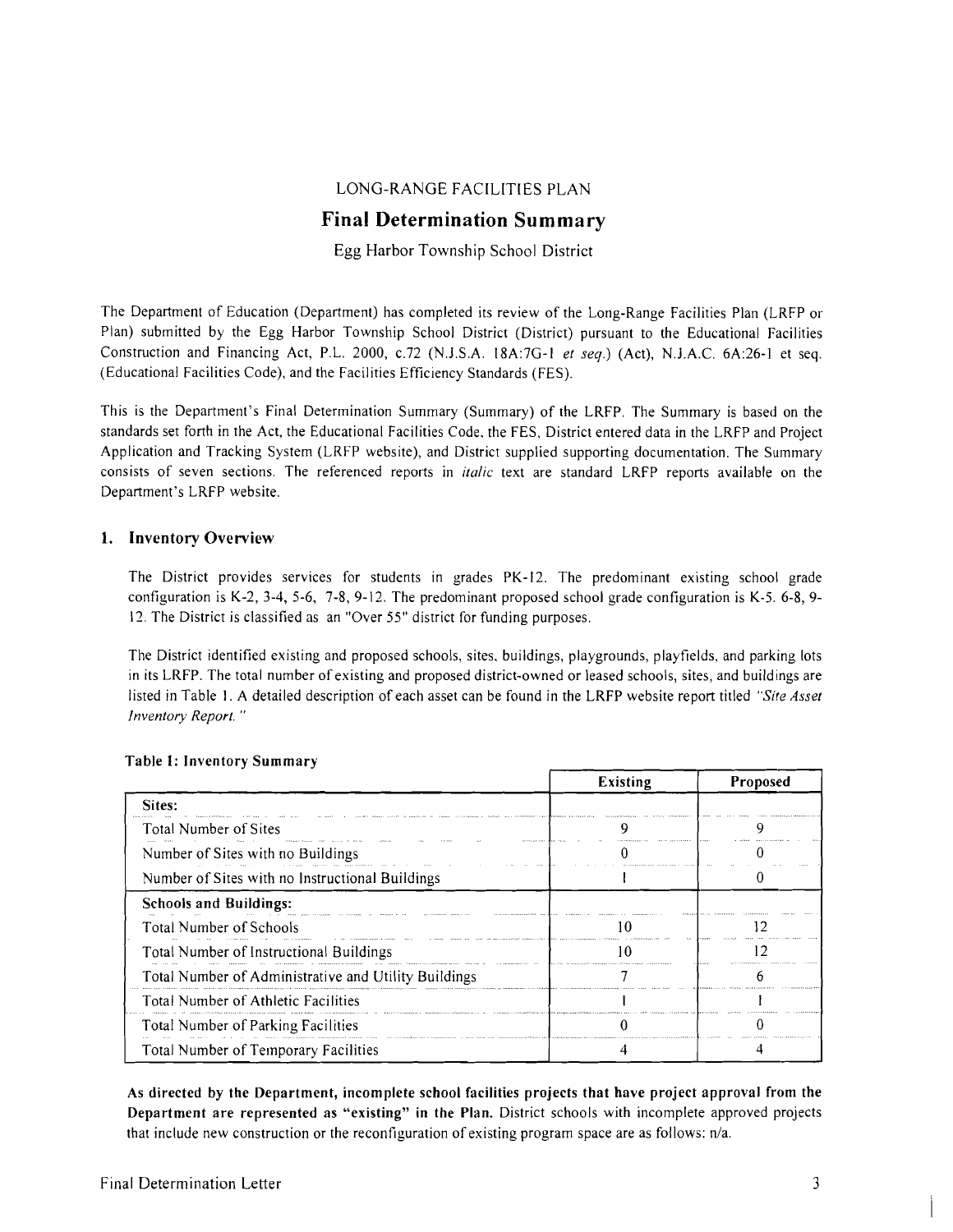Major conclusions are as follows:

- The District is proposing to maintain the existing number of District-owned or leased sites.
- The District is proposing to increase the existing number of District-owned or operated schools.
- The District is proposing to increase the existing number of District-owned or leased instructional buildings. The District is proposing to decrease the existing number of District-owned or leased noninstructional buildings.

FINDINGS The Department has determined that the proposed inventory is adequate for review of the District's LRFP. However, the LRFP determination does not imply approval of an individual school facilities project listed within the LRFP. The District must submit individual project applications for project approval. If building demolition or replacement is proposed, the District must submit a feasibility study, pursuant to N.J.S.A. 18A:7G-7b, as part of the application for the specific school facilities project.

### 2. District Enrollments and School Grade Alignments

The District determined the number of students, or "proposed enrollments," to be accommodated in the LRFP on a district-wide basis and in each school. The District's existing and proposed enrollments and the cohortsurvival projection provided by the Department on the LRFP website are listed in Table 2. Detailed information can be found in the LRFP website report titled "Enrollment Projection Detail." Existing and proposed school enrollments and grade alignments can be found in the report titled *"Enrollment and School Grade Alignment, "* 

|                             | <b>Actual Enrollments</b><br>2009 | <b>District Proposed</b><br><b>Enrollments</b> | <b>Department's LRFP</b><br><b>Website Projection</b> |
|-----------------------------|-----------------------------------|------------------------------------------------|-------------------------------------------------------|
| Grades K-12:                |                                   |                                                |                                                       |
| Grades K-5, including SCSE  | 3.189                             | 4.093                                          | 3.449                                                 |
| Grades 6-8, including SCSE  | 1.929                             | 2.405                                          | 2.001                                                 |
| Grades 9-12, including SCSE | 2.243                             | 3.217                                          | 2.854                                                 |
| Totals K-12                 | 7.361                             | 9,715                                          | 8.304                                                 |
| Pre-Kindergarten:           |                                   |                                                |                                                       |
| Pre-Kindergarten, Age 3     |                                   |                                                |                                                       |
| Pre-Kindergarten, Age 4     | -8                                |                                                |                                                       |
| Pre-Kindergarten, SCSE      | 60                                | 80                                             | 48                                                    |

#### Table 2: Enrollment Comparison

*"SCSE* '. = *Self-Contained Special Education* 

Major conclusions are as follows:

- The District did not elect to use the Department's LRFP website projection. Supporting documentation was submitted to the Department as required to justify the proposed enrollments.
- The District is planning for increasing enrollments.
- The District is not an ECPA (Early Childhood Program Aid) District.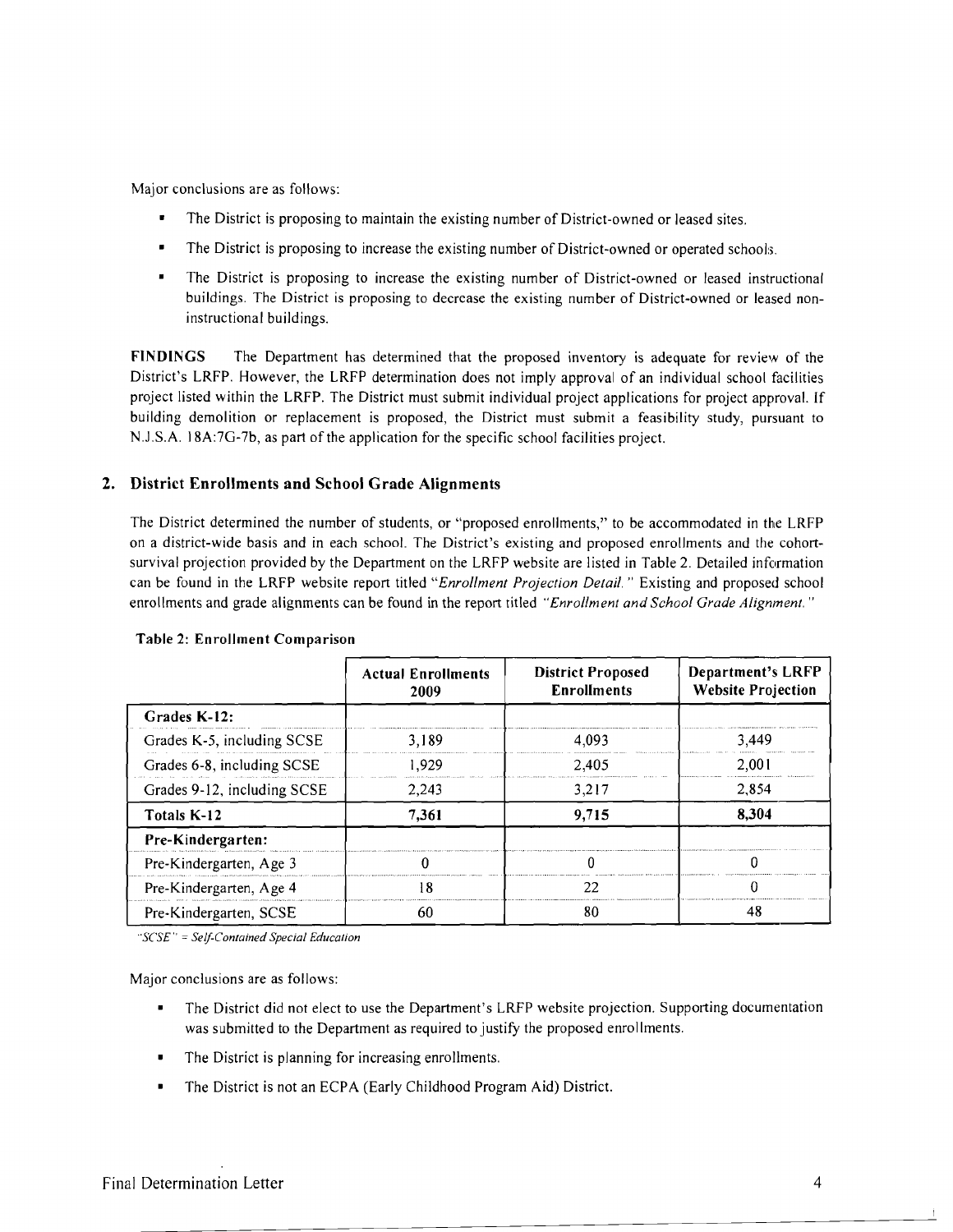**FINDINGS** The Department has determined that the District's proposed enrollments are supportable for review of the District's LRFP. The Department will require a current enrollment projection at the time an application for a school facilities project is submitted incorporating the District's most recent Fall Enrollment Report in order to verify that the LRFP's planned capacity is appropriate for the updated enrollments.

## **3. FES and District Practices Capacity**

The proposed room inventories for each school were analyzed to determine whether the LRFP provides adequate capacity for the proposed enrollments. Two capacity calculation methods, called *"FES Capacity"* and *"District Practices Capacity,"* were used to assess existing and proposed school capacity in accordance with the FES and District program delivery practices. A third capacity calculation, called *"Functional Capacity,"* determines Unhoused Students and potential State support for school facilities projects. Functional Capacity is analyzed in Section 5 of this Summary.

- *FES Capacity* only assigns capacity to pre-kindergarten *(if district-owned or operated),* kindergarten, general, and self-contained special education classrooms. No other room types are considered to be capacity-generating. Class size is based on the FES and is prorated for classrooms that are sized smaller than FES classrooms. FES Capacity is most accurate for elementary schools, or schools with non-departmentalized programs, in which instruction is "homeroom" based. This capacity cakulation may also be accurate for middle schools depending upon the program structure. However, this method usually significantly understates available high school capacity since specialized spaces that are typically provided in lieu of general classrooms are not included in the capacity calculations.
- *District Practices Capacity* allows the District to include specialized room types in the capacity calculations and adjust class size to reflect actual practices. This calculation is used to review capacity and enrollment coordination in middle and high schools.

A capacity utilization factor in accordance with the FES is included in both capacity calculations. A 90% capacity utilization rate is applied to classrooms serving grades K-8. An 85% capacity utilization rate is applied to classrooms serving grades 9-12. No capacity utilization factor is applied to preschool classrooms.

Table 3 provides a summary of existing and proposed district-wide capacities. Detailed information can be found in the LRFP website report titled *"FES and District Practices Capacity. "* 

|                                          | <b>Total FES Capacity</b> | <b>Total District Practices Capacity</b> |
|------------------------------------------|---------------------------|------------------------------------------|
| $(A)$ Proposed Enrollments               | 9.817                     | 9.817                                    |
| (B) Existing Capacity                    | 7,180.05                  | 8,105.50                                 |
| *Existing Capacity Status (B)-(A)        | $-2.636.95$               | $-1.711.50$                              |
| $(C)$ Proposed Capacity                  | 8.962.28                  | 9,971.70                                 |
| <i>*Proposed Capacity Status (C)-(A)</i> | -854.72                   | 154.70                                   |

#### **Table 3: FES and District Practices Capacity Summary**

*• Positive numbers signifY sUiplus capacity, negative numbers signifY inadequate capacity Negative values for District Practices capacity are acceptable* if*proposed enrollments do not exceed 100% capacity utilization.* 

Major conclusions are as follows:

• The District has appropriately coordinated proposed school capacities and enrollments in the LRFP.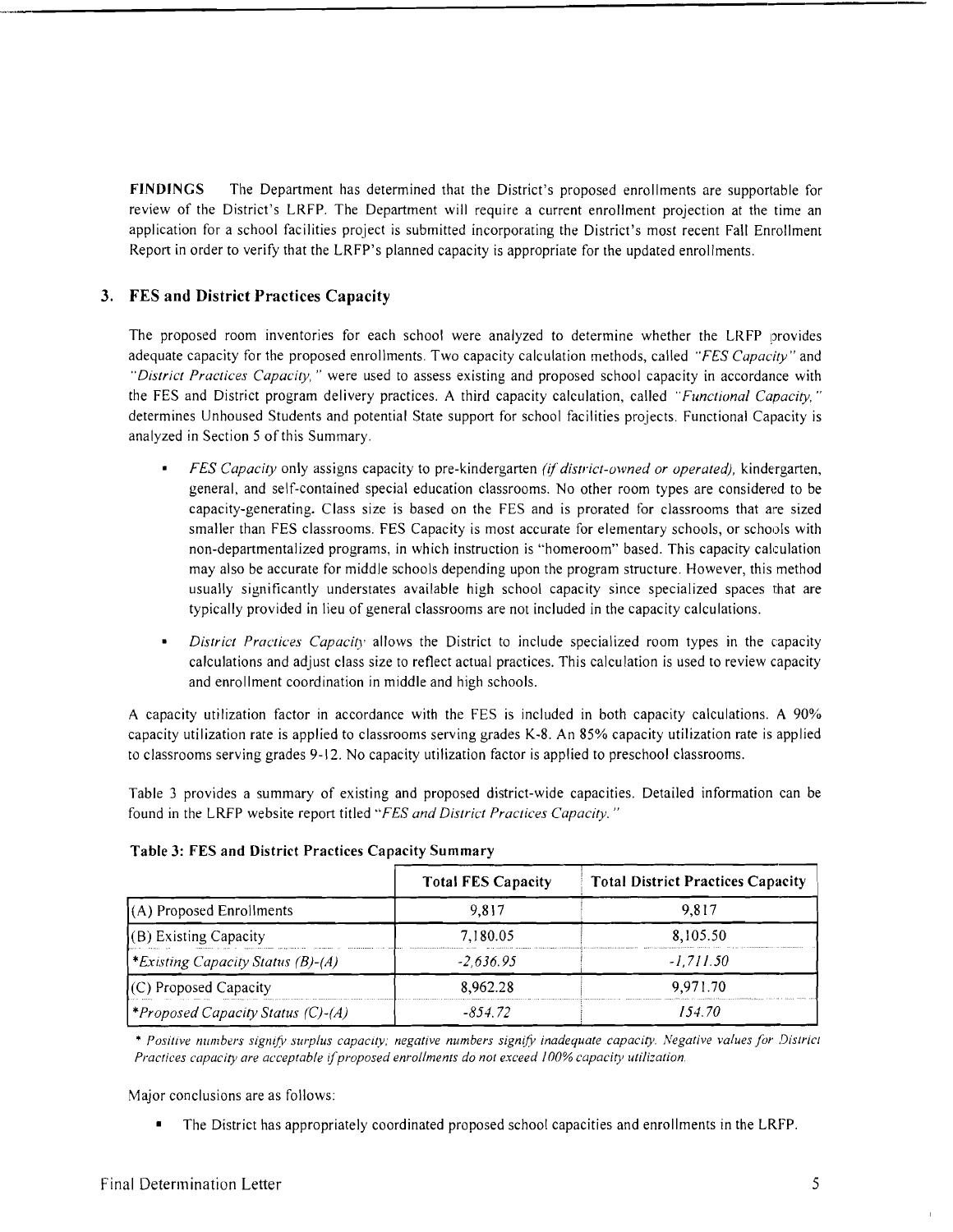Adequate justification has been provided by the District if capacity for a school deviates from the proposed enrollments by more than 5%.

FINDINGS The Department has determined that the proposed District capacity, in accordance with the proposed enrollments, is adequate for review of the District's LRFP. The Department will require a current enrollment projection at the time an application for a school facilities project is submitted, incorporating the District's most recent Fall Enrollment Report, in order to verify that the LRFP's planned capacity meets the District's updated enrollments.

### 4. Functional Capacity and Unhoused Students Prior to Proposed Work

*FUllctional Capacity* was calculated and compared to the proposed enrollments to provide a preliminary estimate of Unhoused Students and new construction funding eligibility. Functional Capacity is the adjusted gross square footage of a school building *(total gross square feet minus excluded space)* divided by the minimum area allowance per Full-time Equivalent student for the grade level contained therein. Unhoused Students is the number of students projected to be enrolled in the District that exceeds the Functional Capacity of the District's schools pursuant to N.lA.C. 6A:26-2.2(c).

*"Excluded Square Feet"* in the LRFP Functional Capacity calculation includes (I) square footage exceeding the FES for any pre-kindergarten, kindergarten, general education, or self-contained special education classroom; (2) grossing factor square footage *(corridors, stairs, mechanical rooms, etc.)* that exceeds the FES allowance, and (3) square feet proposed to be demolished or discontinued from use. Excluded square feet may be revised during the review process for individual school facilities projects.

Table 4 provides a preliminary assessment of Functional Capacity, Unhoused Students, and Estimated Maximum Approved Area for the various grade groups in accordance with the FES. Detailed information concerning the calculation and preliminary excluded square feet can be found in the LRFP website reports titled *"Fullctiullal Capacity and Unhoused Students"* and *"Functiunal Capacity Excluded Square Feet. "* 

| Totals K-12          | 9,737                  | 8,648.92                   |                             |                             |                                              |
|----------------------|------------------------|----------------------------|-----------------------------|-----------------------------|----------------------------------------------|
| $High (9-12)$        | 3,217                  | 2,558.07                   | 658.93                      | 151.00                      | 99,498.61                                    |
| Middle $(6-8)$       | 2.405                  | 2.352.96                   | 52.04                       | 134.00                      | 6,973.21                                     |
| Elementary $(K-5)^*$ | 4,093                  | 3,737.89                   | 355.11                      | 125.00                      | 44,389.21                                    |
|                      | Proposed<br>Enrollment | Functional<br>Capacity     | Unhoused<br><b>Students</b> | Allowance<br>(gsf/students) | Approved Area for<br>Unhoused Students       |
|                      | A                      | В<br>Estimated<br>Existing | $C = A-B$                   | D<br>Area                   | $E = C \times D$<br><b>Estimated Maximum</b> |

Table 4: Functional Capacity and Unhoused Students Prior to Proposed Work

\**Pre-kindergarlen sludenls are nol included in Ihe calculalions.* 

Major conclusions are as follows:

The calculations for "Estimated Existing Functional Capacity" do not include school facilities projects that have been approved by the Department but were not under construction or complete at the lime of Plan submission.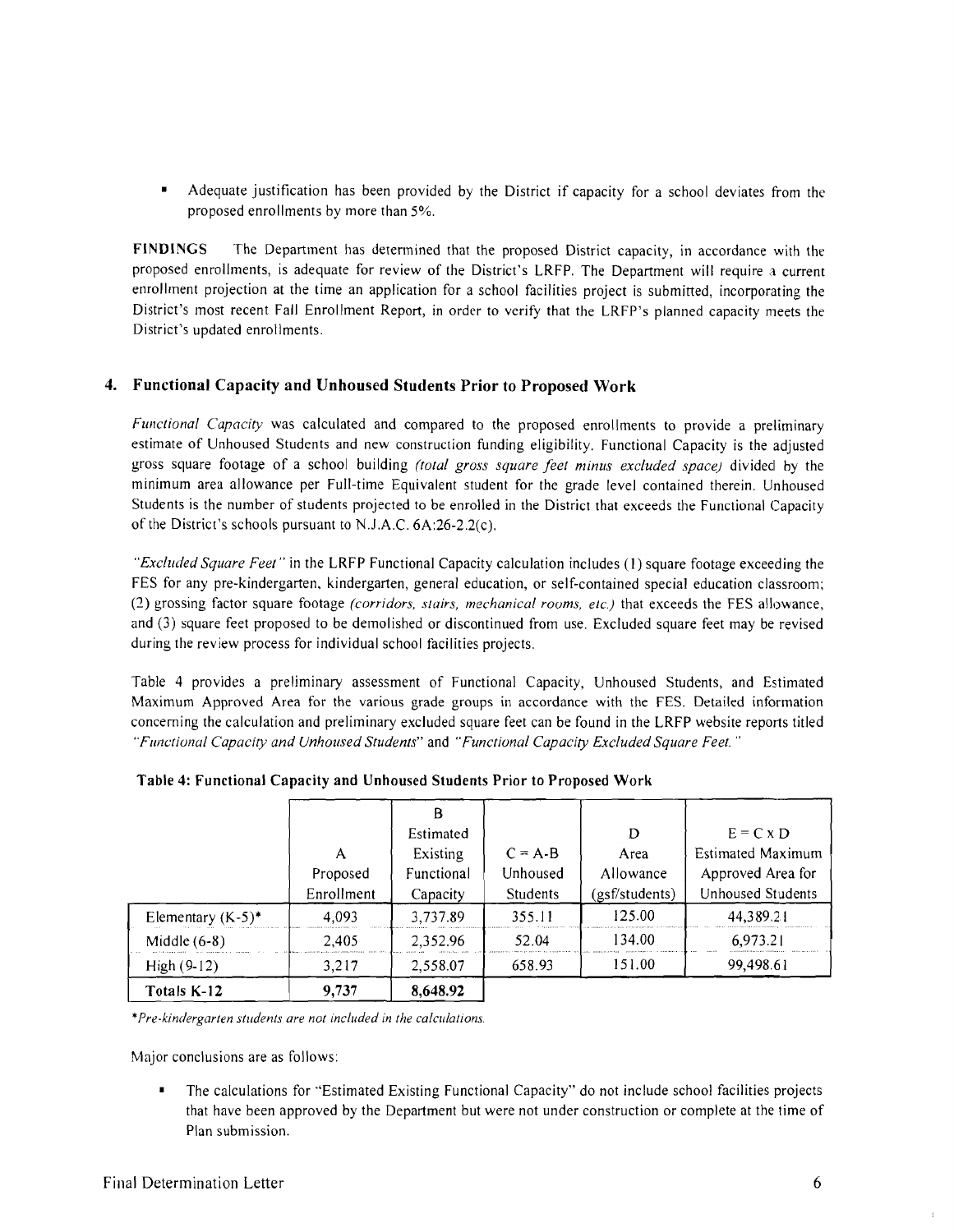- The District, based on the preliminary LRFP assessment, does not have Unhoused Students for the following FES grade groups: n/a.
- The District, based on the preliminary LRFP assessment, has Unhoused Students for the following FES grade groups: Grades PK, K-5, 6-8,9-12.
- The District is not an ECPA district. Therefore, pre-kindergarten students are not included in the calculations. Unhoused pre-kindergarten self-contained special education students are eligible for State support. A determination of square footage eligible for State support will be made at the time an application for a specific school facilities project is submitted to the Department for review and approval.
- The District is not proposing to demolish or discontinue the use of existing District-owned instructional space. The Functional Capacity calculation excludes square feet proposed to be demolished or discontinued for the following FES grade groups: n/a.

**FINDINGS** Functional Capacity and Unhoused Students calculated in the LRFP are preliminary estimates. lustitlcation for square footage in excess of the FES and the determination of additional excluded square feet, Preliminary Eligible Costs (PEC), and Final Eligible Costs (FEC) will be included in the review process for specific school facilities projects. A feasibility study undertaken by the District is required if building demolition or replacement is proposed per N.J.A.C. 6A:26-2.3(b)(10).

### **5. Proposed Work**

The District was instructed to review the condition of its facilities and sites and to propose corrective *"system"*  and *"inventory"* actions in its LRFP. *"System"* actions upgrade existing conditions without changing spatial configuration or size. Examples of system actions include new windows, finishes, and mechanical systems. *"Inventory"* actions address space problems by removing, adding, or altering sites, schools, buildings and rooms. Examples of inventory actions include building additions, the reconfiguration of existing walls, or changing room use.

Table 5 summarizes the type of work proposed in the District's LRFP for instructional buildings. Detailed information can be found in the LRFP website reports titled *"Site Asset Inventory," "LRFP Systems Actions Summary,* " *and "LRFP Inventory Actions Summary. "* 

| Type of Work                                                   | Work Included in LRFP<br>Y AS |  |
|----------------------------------------------------------------|-------------------------------|--|
| <b>System Upgrades</b>                                         |                               |  |
| <b>Inventory Changes</b>                                       |                               |  |
| Room Reassignment or Reconfiguration                           | Ves                           |  |
| <b>Building Addition</b>                                       | Yes                           |  |
| New Building                                                   | Ves                           |  |
| Partial or Whole Building Demolition or Discontinuation of Use |                               |  |
| New Site                                                       |                               |  |

#### **Table 5: Proposed Work for Instructional Buildings**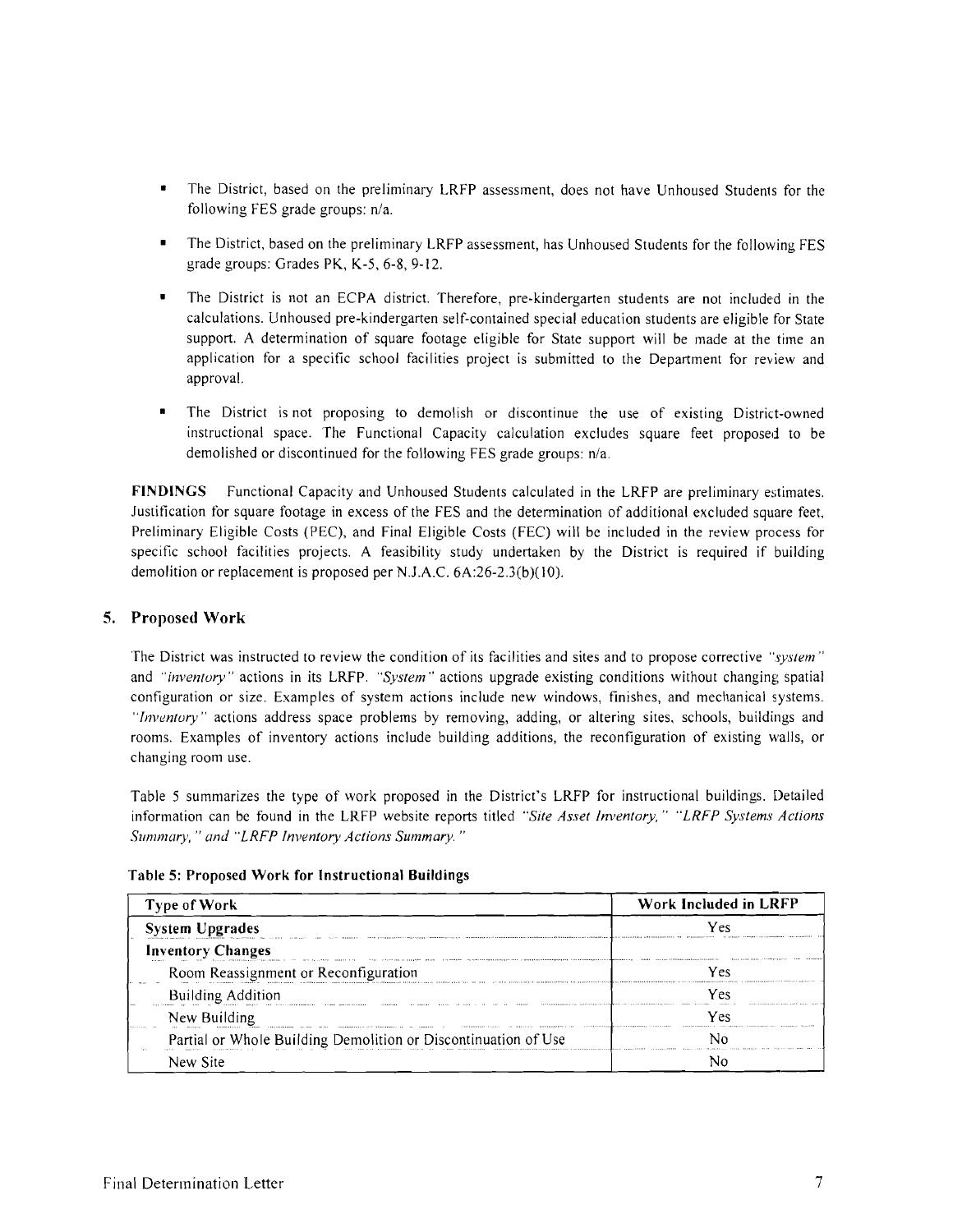Major conclusions are as follows:

- The District has proposed system upgrades in one or more instructional buildings.
- The District has proposed inventory changes, including new construction, in one or more instructional buildings.
- • The District has not proposed new construction in lieu of rehabilitation in one or more instructional buildings.

Please note that costs represented in the LRFP are for capital planning purposes only. Estimated costs are not intended to represent preliminary eligible costs or final eligible costs of approved school facilities projects.

The Act (N.J.S.A. 18A:7G-7b) provides that all school facilities shall be deemed suitable for rehabilitation unless a pre-construction evaluation undertaken by the District demonstrates to the satisfaction of the Commissioner that the structure might pose a risk to the safety of the occupants even after rehabilitation or that rehabilitation is not cost-effective. Pursuant to N.J.A.C.  $6A:26-2.3(b)(10)$ , the Commissioner may identify school facilities for which new construction is proposed in lieu of rehabilitation for which it appears from the information presented that new construction is justified, provided, however, that for such school facilities so identified, the District must submit a feasibility study as part of the application for the specific school facilities project. The cost of each proposed building replacement is compared to the cost of additions or rehabilitation required to eliminate health and safety deficiencies and to achieve the District's programmatic model.

Facilities used for non-instructional or non-educational purposes are ineligible for State support under the Act. However, projects for such facilities shall be reviewed by the Department to determine whether they are consistent with the District's LRFP and whether the facility, if it is to house students (full or part time) conforms to educational adequacy requirements. These projects shall conform to all applicable statutes and regulations.

FINDINGS The Department has determined that the proposed work is adequate for review of the District's LRFP. However, Department approval of proposed work in the LRFP does not imply that the District may proceed with a school facilities project. The District must submit individual project applications with cost estimates for Department project approval. Both school facilities project approval and other capital project review require consistency with the District's approved LRFP.

#### 6. Functional Capacity **amI** Unhoused Students After Completion of Proposed Work

The *Functional Capacity* of the District's schools *after* completion of the scope of work proposed in the LRFP was calculated to highlight any remaining Unhoused Students.

Table 6 provides a preliminary assessment of Unhoused Students and Estimated Remaining Maximum Area after completion of new construction proposed in the LRFP, if applicable. Detailed information concerning the calculation can be found in the website report titled *"Functional Capacity and Unhoused Students."*